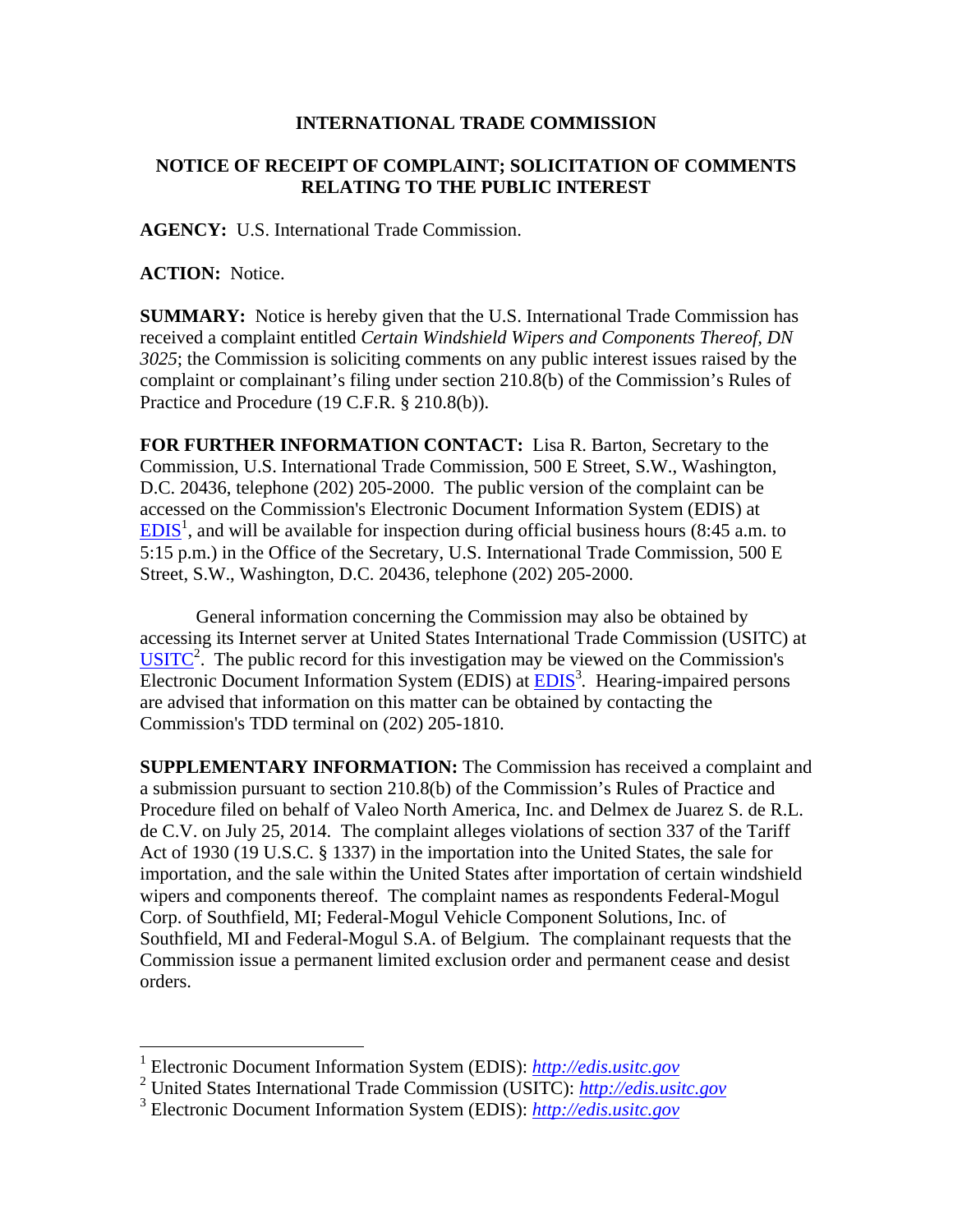Proposed respondents, other interested parties, and members of the public are invited to file comments, not to exceed five (5) pages in length, inclusive of attachments, on any public interest issues raised by the complaint or section 210.8(b) filing. Comments should address whether issuance of the relief specifically requested by the complainant in this investigation would affect the public health and welfare in the United States, competitive conditions in the United States economy, the production of like or directly competitive articles in the United States, or United States consumers.

In particular, the Commission is interested in comments that:

- (i) explain how the articles potentially subject to the requested remedial orders are used in the United States;
- (ii) identify any public health, safety, or welfare concerns in the United States relating to the requested remedial orders;
- (iii) identify like or directly competitive articles that complainant, its licensees, or third parties make in the United States which could replace the subject articles if they were to be excluded;
- (iv) indicate whether complainant, complainant's licensees, and/or third party suppliers have the capacity to replace the volume of articles potentially subject to the requested exclusion order and/or a cease and desist order within a commercially reasonable time; and
- (v) explain how the requested remedial orders would impact United States consumers.

Written submissions must be filed no later than by close of business, eight calendar days after the date of publication of this notice in the *Federal Register*. There will be further opportunities for comment on the public interest after the issuance of any final initial determination in this investigation.

Persons filing written submissions must file the original document electronically on or before the deadlines stated above and submit 8 true paper copies to the Office of the Secretary by noon the next day pursuant to section 210.4(f) of the Commission's Rules of Practice and Procedure (19 C.F.R. § 210.4(f)). Submissions should refer to the docket number ("Docket No. 3025") in a prominent place on the cover page and/or the first page. (*See* Handbook for Electronic Filing Procedures, *Electronic Filing Procedures*<sup>4</sup>). Persons with questions regarding filing should contact the Secretary (202-205-2000).

 $\overline{a}$ 

<sup>4</sup> Handbook for Electronic Filing Procedures:

http://www.usitc.gov/secretary/fed\_reg\_notices/rules/handbook\_on\_electronic\_filing.pdf